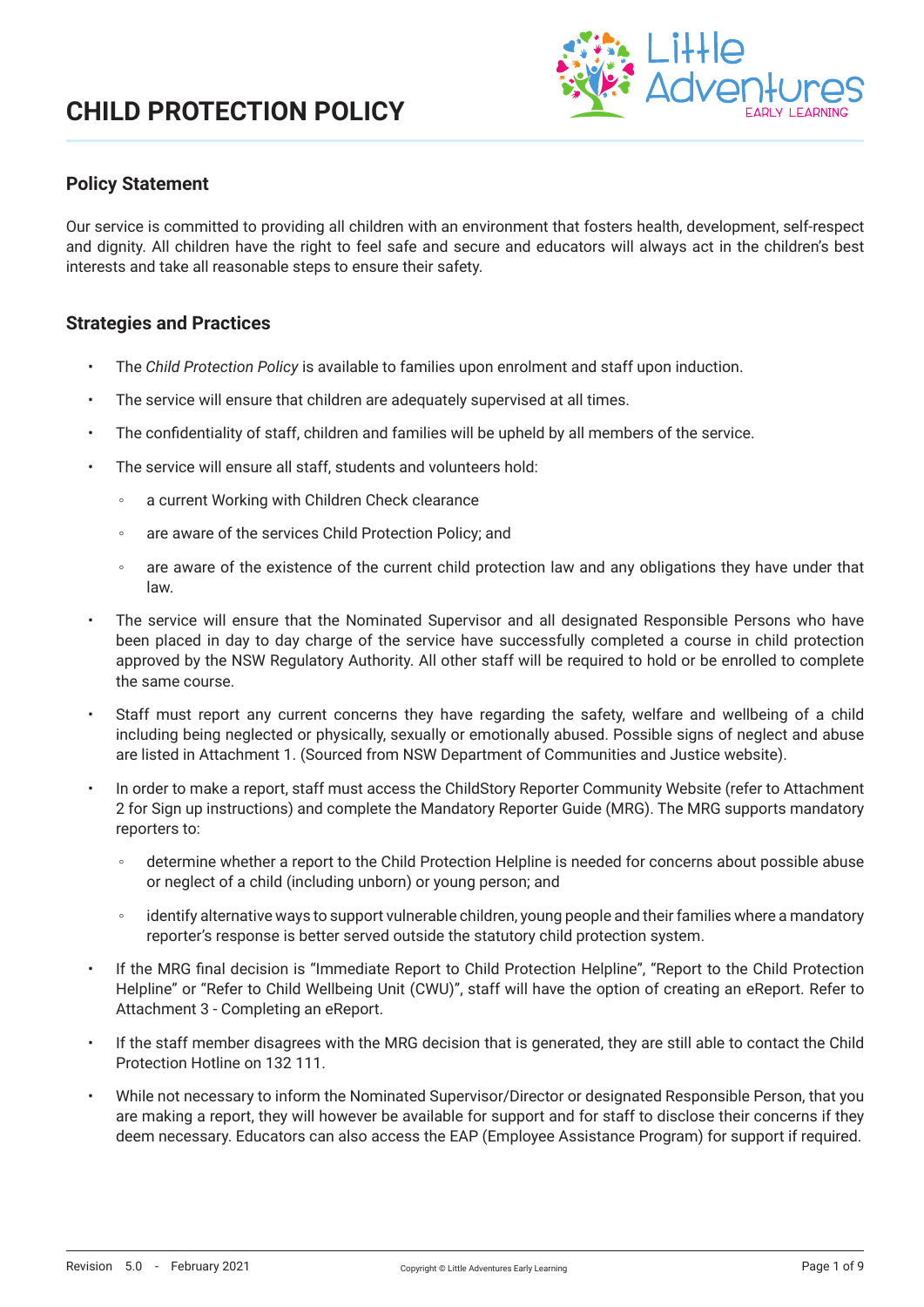

### **References**

- *• Education and Care Services National Law*
- *• NSW Commission Children and Young Person (Care and Protection) Act 1998*
- *• Education and Care Services National Regulations*
- *• Guide to the National Quality Framework*
- Community Early Learning Australia *Sample policies* https://www.cela.org.au/
- NSW Department of Communities and Justice *Signs of abuse* https://www.facs.nsw.gov.au/families/Protecting-kids/reporting-child-at-risk/harm-and-neglect
- ChildStory Reporter Community https://reporter.childstory.nsw.gov.au/s/
- Dr Brenda Abbey (Childcare by Design)

### **Policy Review**

The Service encourages staff and parents to be actively involved in the review of each of its policies and procedures. In addition, the Service will accommodate any new legislative changes as they occur and any issues identified as part the Service's commitment to quality improvement. The Service consults with relevant recognised authorities as part of the review to ensure the policy contents are consistent with current research and contemporary views on best practice.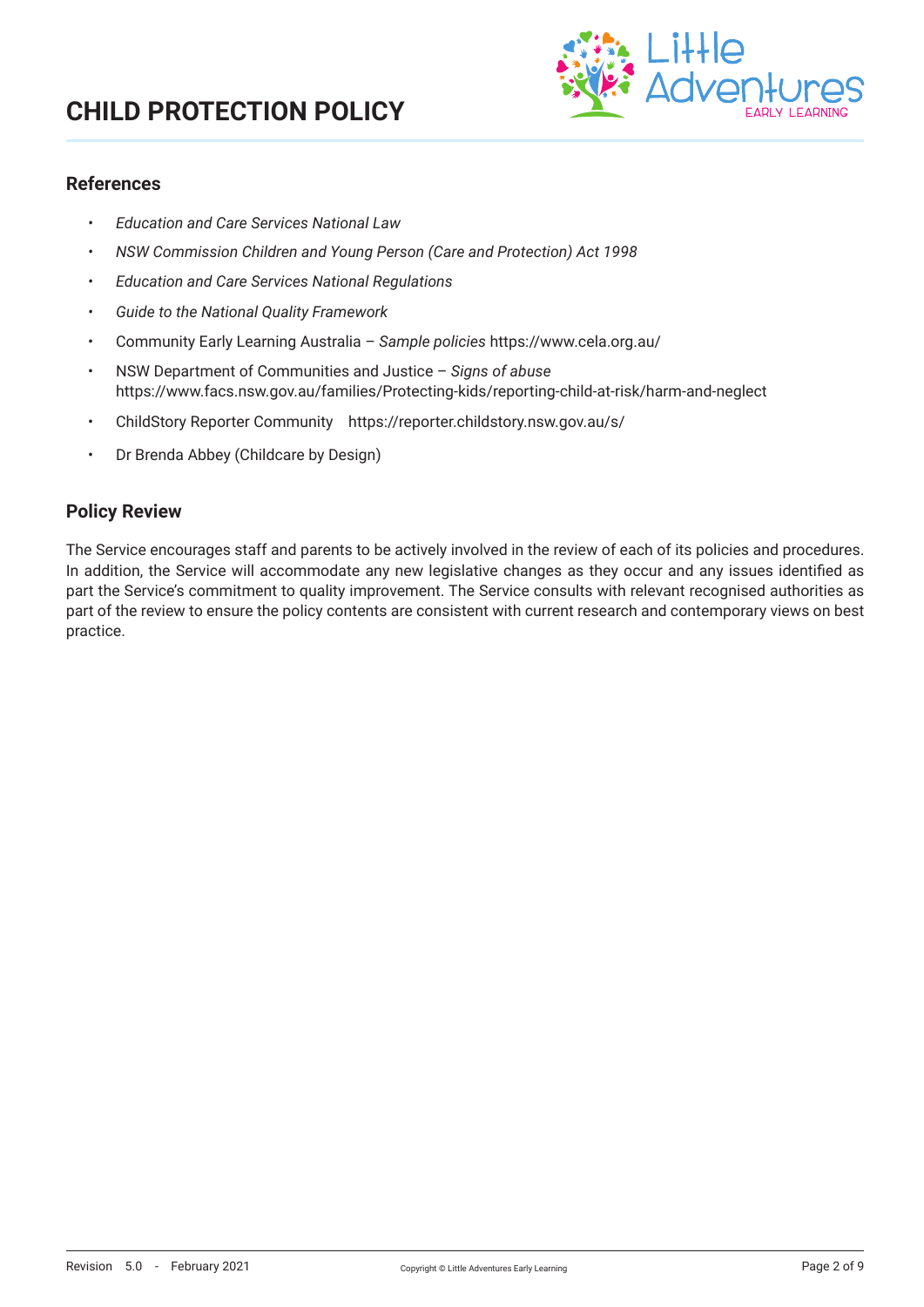

## **Attachment 1 - Possible signs of neglect and abuse**

|                          | Signs in children or young people                                                                                                                                                                                                                                                                                                                                                                                                                                                                                                                                                                                                                                                                                                                                                                                                                                                                                                                                                                                                                                                                                                         | <b>Signs in parents of caregivers</b>                                                                                                                                                                                                                                                                                                                                                                                                                                                                                                                                                    |
|--------------------------|-------------------------------------------------------------------------------------------------------------------------------------------------------------------------------------------------------------------------------------------------------------------------------------------------------------------------------------------------------------------------------------------------------------------------------------------------------------------------------------------------------------------------------------------------------------------------------------------------------------------------------------------------------------------------------------------------------------------------------------------------------------------------------------------------------------------------------------------------------------------------------------------------------------------------------------------------------------------------------------------------------------------------------------------------------------------------------------------------------------------------------------------|------------------------------------------------------------------------------------------------------------------------------------------------------------------------------------------------------------------------------------------------------------------------------------------------------------------------------------------------------------------------------------------------------------------------------------------------------------------------------------------------------------------------------------------------------------------------------------------|
| <b>Neglect</b>           | Low weight for age and failure to thrive<br>$\bullet$<br>and develop.<br>Untreated physical problems, such as<br>$\bullet$<br>sores, serious nappy rash and urine<br>scalds, dental decay.<br>Poor standards of hygiene, for example<br>$\bullet$<br>child or young person consistently<br>unwashed.<br>Poor complexion and hair texture<br>$\bullet$<br>Child not adequately supervised for their<br>$\bullet$<br>age.<br>Scavenging or stealing food and focus<br>$\bullet$<br>on basic survival.<br>Extended stays at school, public places,<br>$\bullet$<br>other homes.<br>Longs for or indiscriminately seeks adult<br>$\bullet$<br>affection.<br>Rocking, sucking, head-banging.<br>$\bullet$<br>Poor school attendance.<br>$\bullet$                                                                                                                                                                                                                                                                                                                                                                                              | Unable or unwilling to provide adequate<br>$\bullet$<br>food, shelter, clothing, medical attention,<br>safe home conditions.<br>Leaving the child without appropriate<br>$\bullet$<br>supervision.<br>Abandons the child or young person.<br>$\bullet$<br>Withholding physical contact or<br>$\bullet$<br>stimulation for prolonged periods.<br>Unable or unwilling to provide<br>$\bullet$<br>psychological nurturing.<br>Has limited understanding of the child or<br>$\bullet$<br>young person's needs.<br>Has unrealistic expectations of the child<br>$\bullet$<br>or young person. |
| <b>Physical</b><br>abuse | Bruising to face, head or neck, other<br>$\bullet$<br>bruising and marks which may show the<br>shape of the object that caused it eg belt<br>buckle, hand print.<br>Lacerations and welts.<br>$\bullet$<br>Drowsiness, vomiting, fits or pooling of<br>$\bullet$<br>blood in the eyes, which may suggest<br>head injury.<br>Adult bite marks and scratches.<br>$\bullet$<br>Fractures of bones, especially in children<br>$\bullet$<br>under three years old.<br>Dislocations, sprains, twisting.<br>$\bullet$<br>Burns and scalds, including cigarette<br>$\bullet$<br>burns.<br>Multiple injuries or bruises.<br>$\bullet$<br>Explanation of injury offered by the child<br>or young person is not consistent with<br>their injury<br>Abdominal pain caused by ruptured<br>$\bullet$<br>internal organs, without a history of<br>major trauma<br>Swallowing of poisonous substances,<br>$\bullet$<br>alcohol or other harmful drugs<br>General indicators of female genital<br>$\bullet$<br>mutilation, such as having a 'special<br>operation'.<br>Swallowing of poisonous substances,<br>$\bullet$<br>alcohol or other harmful drugs. | Frequent visits with the child or young<br>$\bullet$<br>person in their care to health or other<br>services with unexplained or suspicious<br>injuries, swallowing of non-food<br>substances or with internal complaints.<br>Explanation of injury offered by the<br>$\bullet$<br>parent is not consistent with the injury.<br>Family history of violence.<br>$\bullet$<br>History of their own maltreatment as a<br>$\bullet$<br>child.<br>Fears injuring the child or young person<br>$\bullet$<br>in their care.<br>Uses excessive discipline.<br>$\bullet$                           |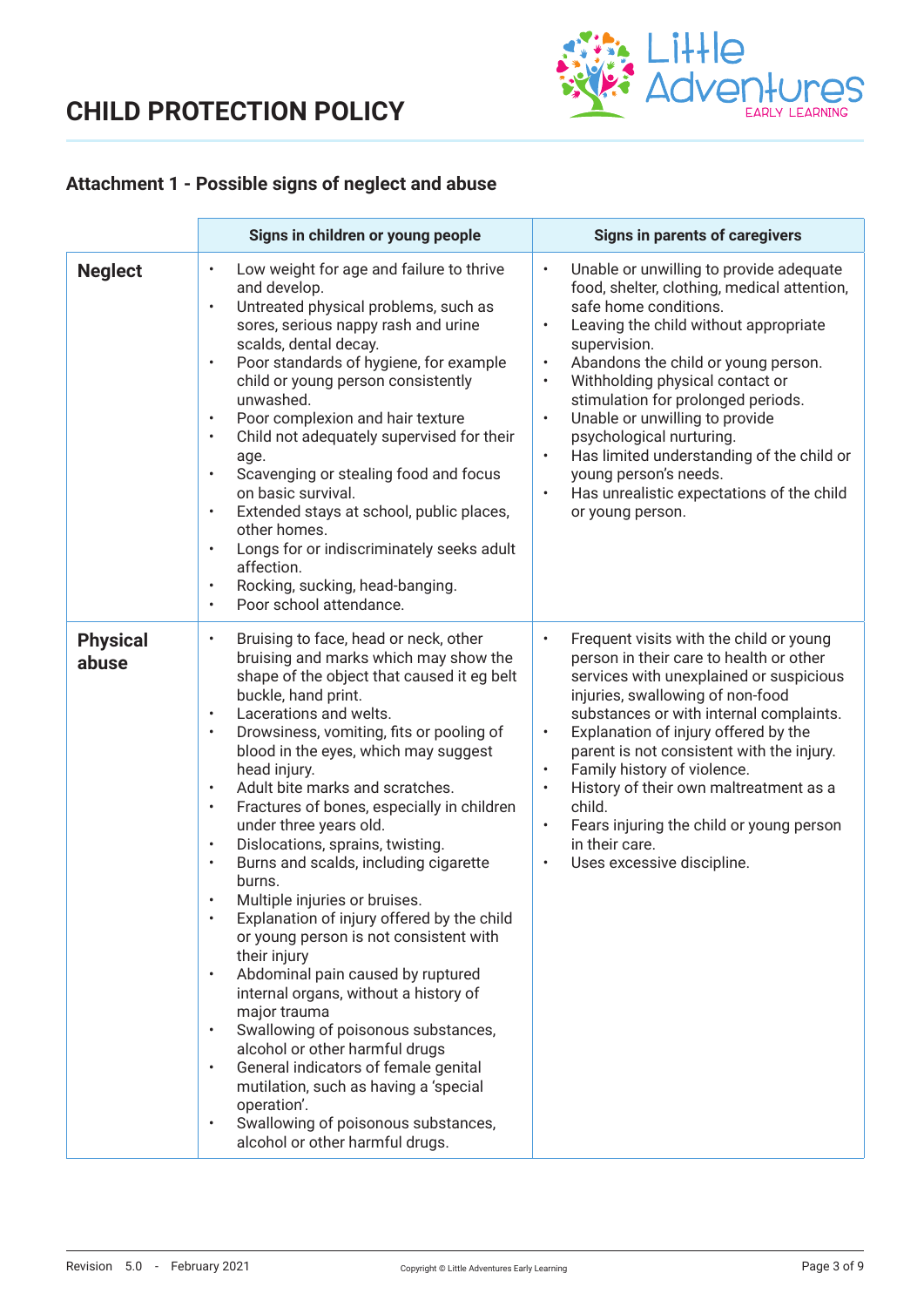

|                           | Signs in children or young people                                                                                                                                                                                                                                                                                                                                                                                                                                                                                                                                                                                                                                                                                                                                                                                                                                                                                                                                                                                                        | <b>Signs in parents of caregivers</b>                                                                                                                                                                                                                                                                                                                                                                                                                                                                           |
|---------------------------|------------------------------------------------------------------------------------------------------------------------------------------------------------------------------------------------------------------------------------------------------------------------------------------------------------------------------------------------------------------------------------------------------------------------------------------------------------------------------------------------------------------------------------------------------------------------------------------------------------------------------------------------------------------------------------------------------------------------------------------------------------------------------------------------------------------------------------------------------------------------------------------------------------------------------------------------------------------------------------------------------------------------------------------|-----------------------------------------------------------------------------------------------------------------------------------------------------------------------------------------------------------------------------------------------------------------------------------------------------------------------------------------------------------------------------------------------------------------------------------------------------------------------------------------------------------------|
| <b>Sexual</b><br>abuse    | Bruising or bleeding in the genital area.<br>$\bullet$<br>Sexually transmitted diseases.<br>$\bullet$<br>Bruising to breasts, buttocks, lower<br>$\bullet$<br>abdomen or thighs.<br>Child or young person or their friend<br>$\bullet$<br>telling you about it, directly or indirectly.<br>Describing sexual acts.<br>$\bullet$<br>Sexual knowledge or behaviour<br>$\bullet$<br>inappropriate for the child's age.<br>Going to bed fully clothed.<br>$\bullet$<br>Regressive behaviour, such as sudden<br>$\bullet$<br>return to bed-wetting or soiling.<br>Self-destructive behaviour, such as drug<br>$\bullet$<br>dependency, suicide attempts, self-<br>mutilation.<br>Child being in contact with a known or<br>$\bullet$<br>suspected pedophile.<br>Anorexia or overeating.<br>$\bullet$<br>Adolescent pregnancy.<br>$\bullet$<br>Unexplained accumulation of money and<br>$\bullet$<br>gifts.<br>Persistent running away from home.<br>$\bullet$<br>Risk taking behaviours, such as self<br>$\bullet$<br>harm, suicide attempts. | Exposing a child or young person to<br>$\bullet$<br>prostitution or pornography or using a<br>child for pornographic purposes.<br>Intentional exposure of a child to sexual<br>behaviour of others.<br>Previous conviction or suspicion of child<br>sexual abuse.<br>Coercing a child or young person to<br>$\bullet$<br>engage in sexual behaviour with other<br>children.<br>Verbal threats of sexual abuse.<br>Denial of adolescent's pregnancy by<br>family.                                                |
| <b>Emotional</b><br>abuse | Constant feelings of worthlessness<br>$\bullet$<br>about life and themselves.<br>Unable to value others.<br>$\bullet$<br>Lack of trust in people.<br>$\bullet$<br>Lack of people skills necessary for daily<br>$\bullet$<br>functioning.<br>Extreme attention-seeking behaviour<br>$\bullet$<br>Is obsessively eager to please or obey<br>$\bullet$<br>adults.<br>Takes extreme risks, is markedly<br>$\bullet$<br>disruptive, bullying or aggressive.                                                                                                                                                                                                                                                                                                                                                                                                                                                                                                                                                                                   | Constant criticism, belittling, teasing of<br>$\bullet$<br>a child or young person, or ignoring or<br>withholding praise and attention.<br>Excessive or unreasonable demands.<br>$\bullet$<br>Persistent hostility and severe verbal<br>$\bullet$<br>abuse, rejection and scapegoating.<br>Belief that a particular child or young<br>$\bullet$<br>person in their care is bad or 'evil'.<br>Using inappropriate physical or social<br>$\bullet$<br>isolation as punishment.<br>Domestic violence.<br>$\bullet$ |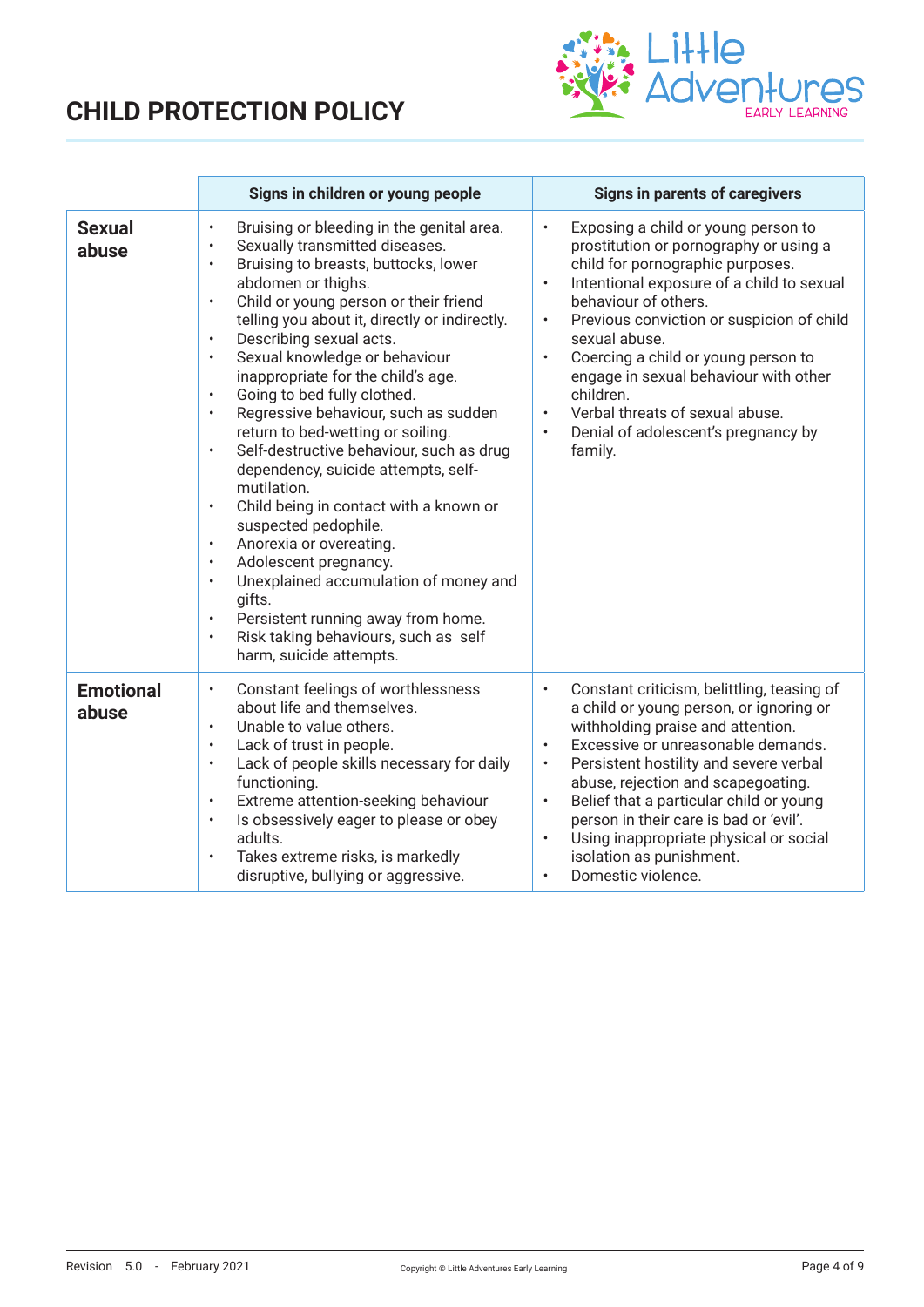

## **Attachment 2 - Signup to the ChildStory Reporter Community**

1. Access the ChildStory Reporter Community log in page: https://reporter.childstory.nsw.gov.au/s/login/?startURL=%2Fs%2F%3Ft%3D15312949276962



- 2. Click the 'Not a member' link in the bottom right hand corner of the login screen
- 3. Enter your first name, last name and email into the corresponding fields and then click the 'Sign up' button.
- 4. You will be sent an email which will allow you to complete the signup process.
- 5. If you get an error, please email childstory.support@facs.nsw.gov.au with a screenshot and description of the error.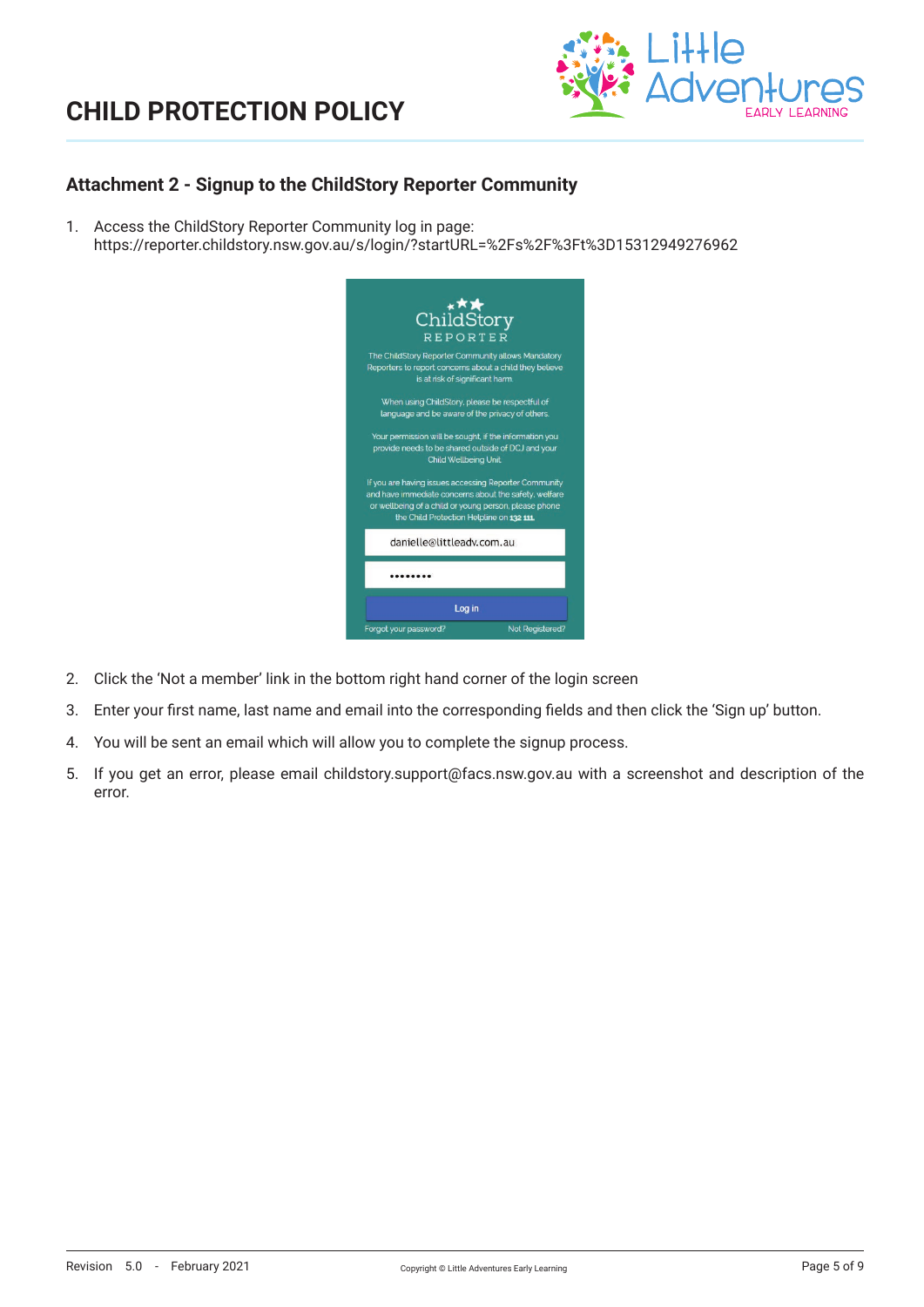

## **Attachment 3 - Creating an eReport in the ChildStory Reporter Community**

### **Step 1 – Login to ChildStory Reporter Community**

#### **Step 2 – Complete the MRG**

Select the concern (sexual abuse, physical abuse, neglect etc.) which most closely resembles the reason you were prompted to make the report. Click on the arrow down button beside each concern for a definition of the concern options. If your concern is not listed, it most probably does not warrant a report. However, you may wish to consult with your Department's Child Wellbeing Unit (CWU) and/or your supervisor if you deem appropriate to evaluate the child/YP's situation further.

Once you have nominated your most serious concern, you will be guided through a decision tree in the form of a series of questions. At the end of this series of questions you will be provided with an MRG final decision highlighting the recommended action to take. The possible MRG final decisions outcomes are:

- Consult with a Professional/Service
- Immediate Report to Child Protection Helpline
- Report to the Child Protection Helpline
- Refer to Child Wellbeing Unit (CWU)
- Referral
- No action required for this Decision Tree
- Contact your education peak-body association
- Document and continue relationship / monitor
- Inform Local Department of Education
- Inform the school where the child/ young person is enrolled and collaborate
- Consult Education Child Wellbeing Unit (CWU)

If the MRG final decision is "Immediate Report to Child Protection Helpline", "Report to the Child Protection Helpline" or "Refer to Child Wellbeing Unit (CWU)", you will have the option of creating an eReport. An eReport cannot be generated if the MRG final decision is anything other the three above.

### **Step 3 – Create the eReport**

If you choose to create an eReport, click on the green 'Create eReport' button located in the top right-hand corner of the page. You will have 48 hours to complete and submit the eReport, after which the eReport will expire and you will need to run the MRG again to create a new eReport.

#### **eReport Writing Tips**

- 1. Provide as much information and detail as possible when completing eReport questions.
- 2. When completing the 'Details of your concerns" section be mindful not to include any identifying information about yourself, your profession, your location, or anyone who works with you which could be used to determine your identity.

#### For example:

- "I have noticed that the child is always wearing a dirty uniform..."
- "Those around the mother heard her yelling ...."
- "In conversation, the father appeared to be struggling to keep his eyes open ....."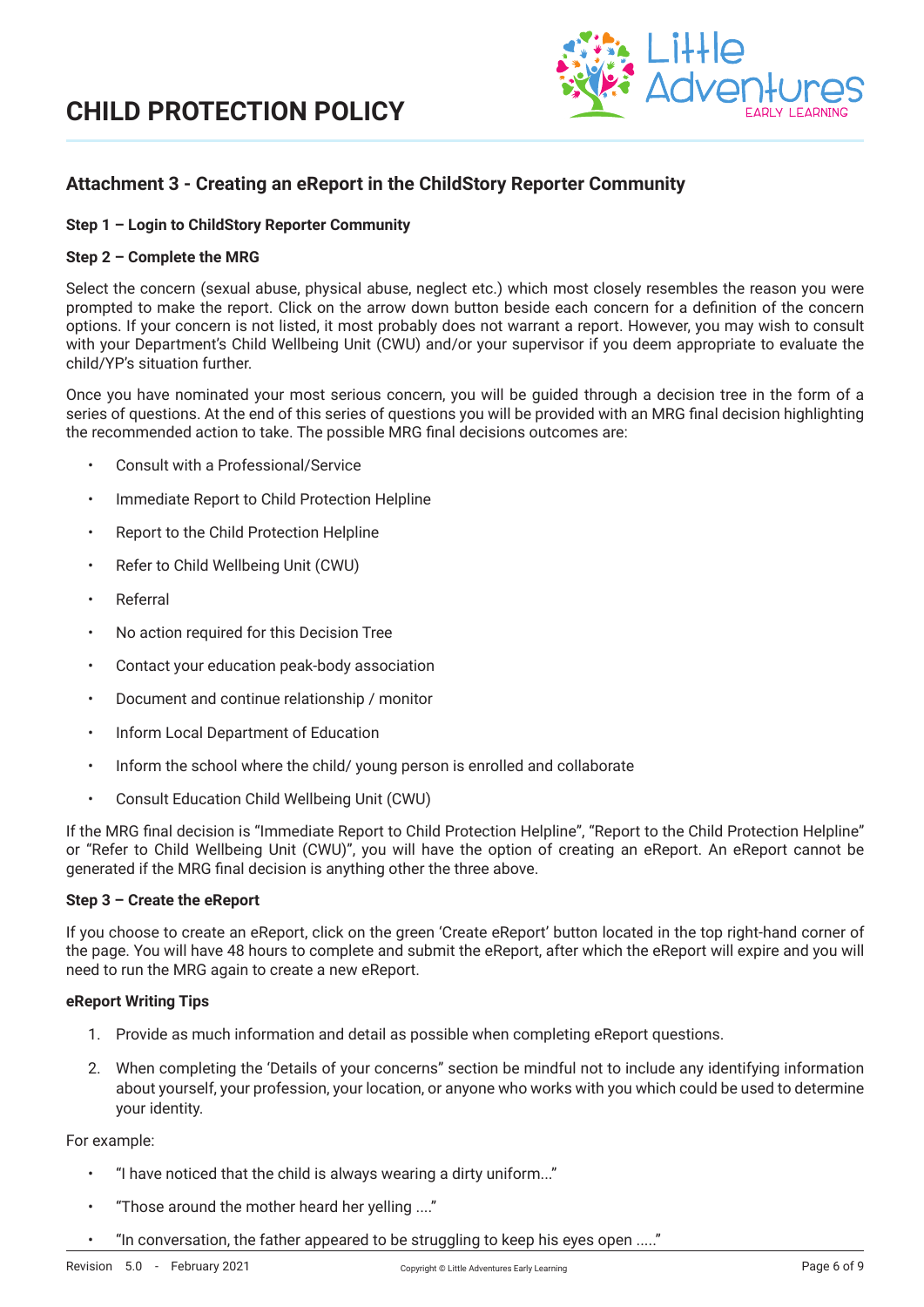

#### **Complete eReport Questions**

**Primary Concern:** The main concern which worries you the most about the child/ YP's situation. E.q sexual abuse, neglect, self-harm. This will auto populate depending on the information you placed in the MRG.

*Case type:* The agency handling the report. This will automatically populate for you.

*Reporter consent to Share Information:* This is a drop down selection of options you can select to inform the agency of whether you will allow them to share the information you are providing. Your identifying information can be shared with other CWU's and can be provided to your own agency, FACS, NSW Health and NSW Police in the event that Statutory Intervention or criminal investigation is require in relation to your report.

*Reporter/ Contacter own Ref #:* Include here any number/s you may have recorded relating to the subject Child/ Young Person or related party to the report for example CWU event number, medical reference number, NSW police Event Number

*Previous Engagement Number:* Include here any previous engagement number/s which relates to the current report you are completing (for example previous eReports on the child/ a sibling/ the family) that would be helpful for CWU or FACS to refer to when assessing your current report.

*Unverified Persons:* Place here as much information as you have on the Child/ren/ Young Person/s (subject of the report) as well as any information you have regarding Parent/ Carers and Siblings of the subject. FACS/ CWU will review this information and use it later to verify person identities and where possible match them to their records. Until this occurs all the people discussed in your report are classified as unverified persons.

You have the opportunity to add numerous unverified persons including several subjects of the report as well as family members or persons significant to the Child/Young Person. You can add these individuals by clicking on the 'Add' button in the Unverified Persons section. This will expand the section so you can add in more specific information regarding the individual. At least one Unverified Person must be added with the Role type of Subject, before you can submit the eReport. The fields include:

- **• Role Type:** Drop down options outlining the role of the unverified person being discussed. Options include subject (subject of the report)/ subject related participant (individual related to the subject of the report, contactor (individual who contacted FACS?), reporter (individual who reported the concerns for the subject) and /POI (person of interest to include in the report due to their involvement).
- **• Relationship:** Extensive list of relationship options. Please select the most appropriate.
- **• Approximate age:** If you do not know the individual's date of birth, place in here your guess for their estimated age.
- **• Interpreter Required:** Tick this box if FACS or CWB would require a interpreter to effectively communicate with the individual.
- **• Comments:** Please include here any information regarding the unverified persons physical appearance which may assist to identify them. For example a tattoo, birthmark, limp in their walk etc.
- **• Mandatory Fields are:** Role Type, First Name, Last Name, Gender, Address, and Age or Date of Birth.

*Concern is about a class of children?:* This question prompts you to consider whether the concerns you are reporting for the subject child/young people may relate to a larger group of children/young people that have an attribute or several attributes in common. For example children involved in a cult, are part of a sport team or club or school.

*Are there any worker safety issues and comments:* In the event that your eReport is investigated further, are there any possible dangers or considerations workers would need to be careful of and account for? For example is there a vicious dog at the family home? Is a parent known to be violent or aggressive? Do the family live in a remote area which does not have phone reception? Are you aware of firearms on the family property? Does the child have a history of biting people?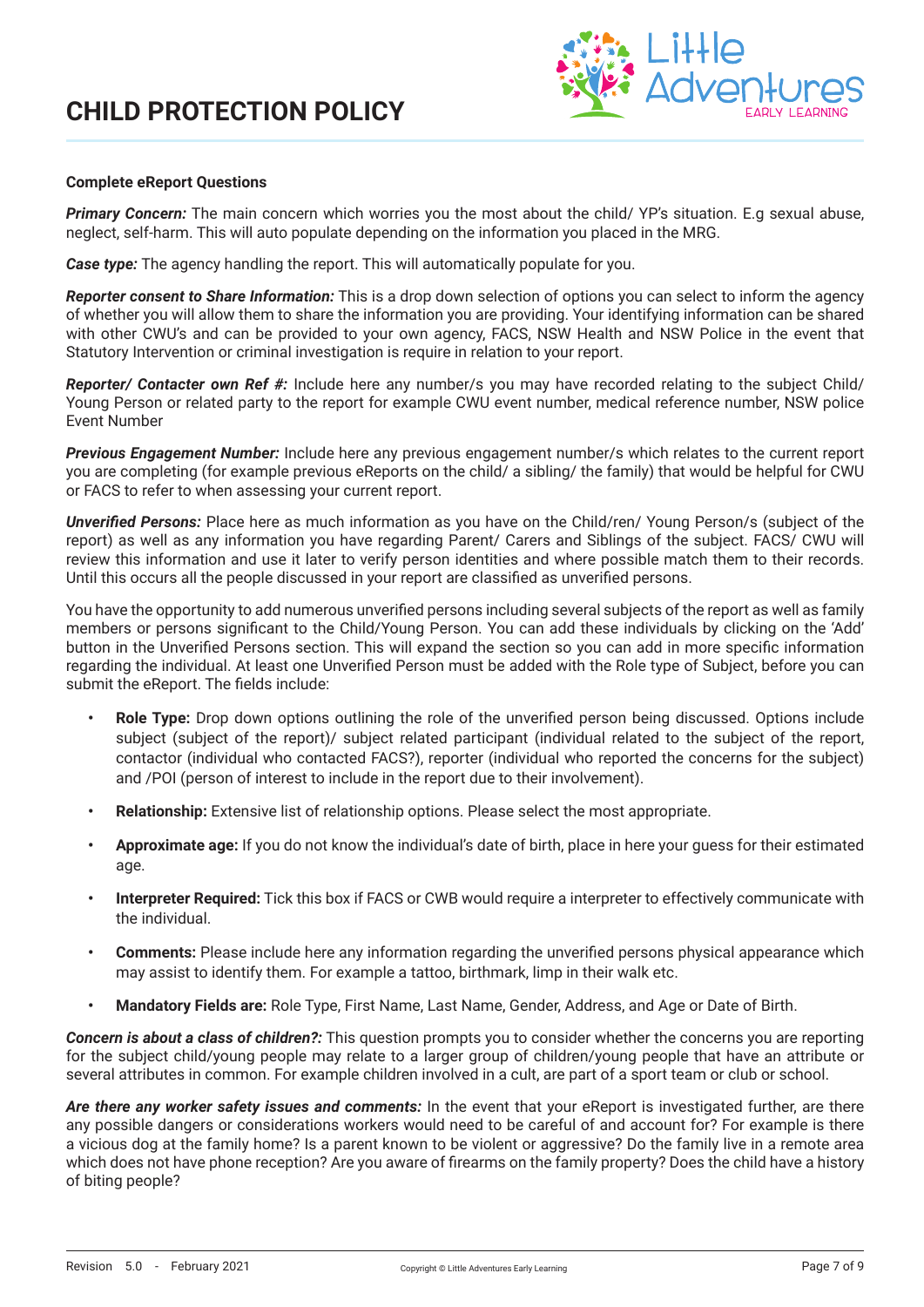

*Disability or health issues:* Does the subject child have any health concerns or disabilities that it would be helpful for FACS or the CWU to be aware of when assessing the eReport? This information can assist in various ways for example when assessing the potential risk being posed to the child/ YP's ( e.g a child who is unable to communicate is likely to be at a higher risk of potential harm) and could also be helpful to inform how to best communicate with the child/YP, who it might be helpful to have present in the event that the child needs to be interviewed and so on.

*Is family/subject aware if this report?:* Have the family or child/YP been told that a report is being made. This can guide how the agency interact, engage and discuss the report with the family and child/YP down the line if required.

*Current location and school details:* This is the current location and school details of the Child and/or Young Person(s) involved in this report

*Concern for the child/ Young person(s):* Do you have any other worries for the child/YP in addition to the primary concern you listed earlier and why? This assists to paint a picture of the situation the child/young person may be in so the agency can more accurately assess their risk.

*Concern about parent/carer/house members:* Do you have any worries about the child/YP's parent, carer or other household members. For example, does the child's carer appear to be struggling with their mental health? Is there information to suggest that the child's mother is a victim of domestic violence?

*Known impacts on the child:* How are the concerns you have outlined above having a negative impact on the child/YP based on what you have noticed of the child/YP's psychological, social, behavioural and academic functioning as well as and their overall health and well-being.

**Known support, interventions, your role:** Are you aware of any supports the child/YP or the child/YP's family already have in place. For example do they attend family counselling or the child individual counselling, does the family receive assistance from their local parish in the form of food baskets and clothing. Please include any details you have about these supports. Please also include how you may have been providing support to the child/YP; for example as a teacher you may have organised for the child to receive free food from the school canteen and attend after school care. As a clinician you may have discussed a safety plan with the child in the event that their father become violent in the family home or in the event that they are considering self harm.

**Attachments:** Please attach copies of any documentation which may be helpful for the agency to have when processing your report. It is important that you are always mindful of the child and family's privacy when sharing files with the Child Protection Helpline and Child Wellbeing Unit. Please refer to your organisation policies for further clarification.

### **Step 4 – Saving and Submitting**

Once you have completed the report, at the end of the page, you will have the option of clicking on the:

**'Save for Later' button** – Will save an incomplete eReport to return to later. The saved report will be stored under the 'Mandatory Reporter- Draft Reports' heading in the 'Reports' tab of your reporter portal. It will remain here for completion for 48 hours after which it will automatically expire. You will be able to edit the draft report as well as submit the report to Child Protection Helpline or Child Wellbeing Unit (CWU) to be processed from this location.

**'Submit' button** – This submits the report immediately to the Child Protection Helpline or your CWU to be processed. If you would like to upload any additional attachments, you can do so after submitting your eReport. You will be alerted if "Your eReport was successfully submitted" and here you will be able to click on the 'upload attachments' hyperlink to attach any helpful documents.